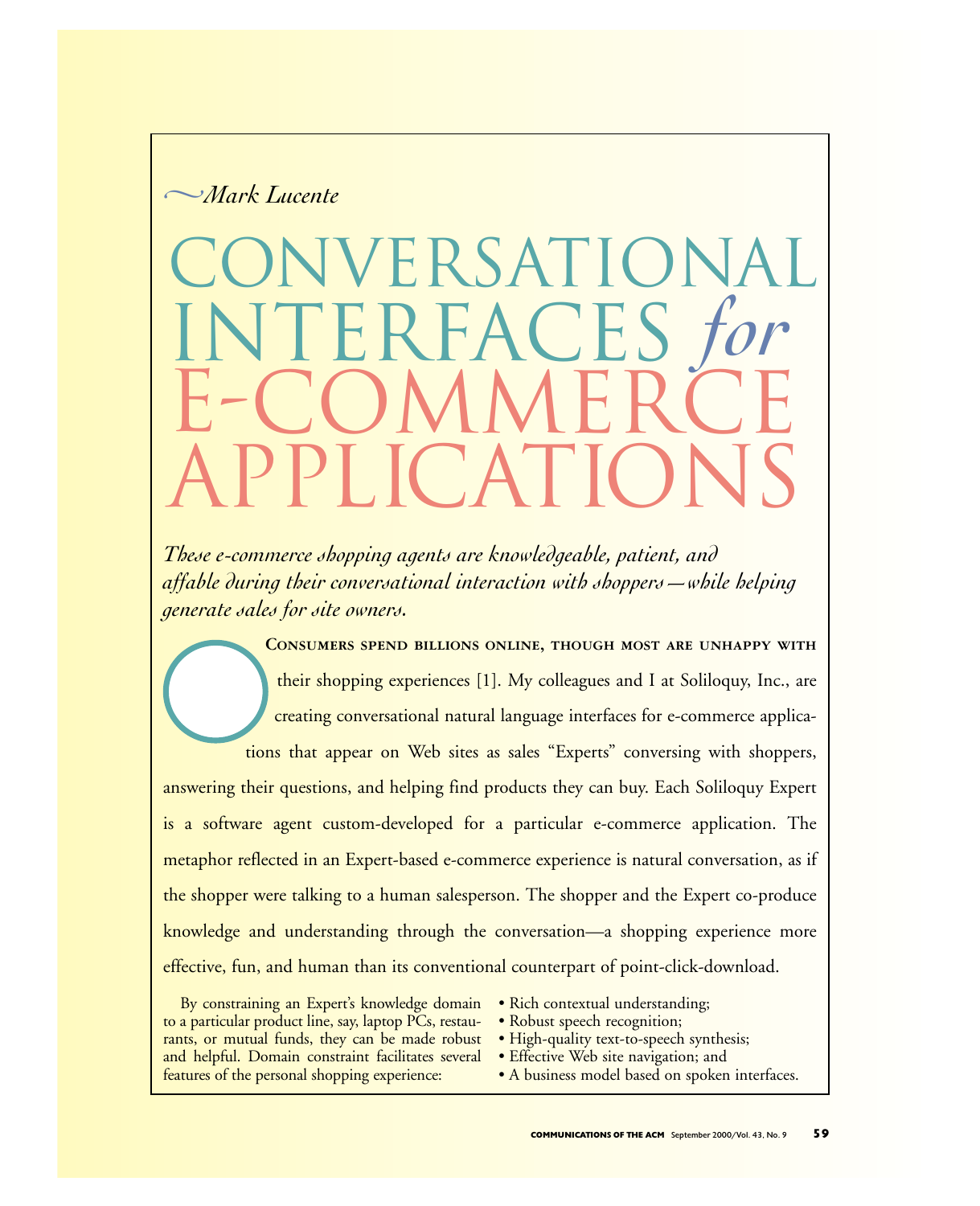The first two features benefit from the disambiguation, or derivation of precise contextual meaning, made possible by the limited size of a particular domain—its concepts and concomitant words—that is, of course, significantly smaller than all the concepts and all the words of any particular human language. For the company behind the Web site, profitability is emphasized; for spoken interfaces to flourish and ultimately meet popular expectations, they must support a "killer app" that is both compelling and profitable in this case, conversational e-commerce.

Each Expert combines several technologies suitable for mass-market e-commerce applications: speech recognition, speech synthesis, natural-language understanding, and the Web. Early use over the past two years has yielded many insights from this confluence of technologies while prompting several important questions about the evolving online shopping experience. Especially notable are the multimodal nature of the interaction and the natural human perception built into each Expert's "personality."

Experts appear to the shopper as a small conversation window on an e-commerce Web page (see Figure 1). A human-like Expert (which can include a cartoon face) appears eager to help the shopper understand what is for sale and find the most appropriate items to buy. An Expert begins the conversation by greeting and prompting the shopper for questions. The shopper speaks to the Expert or types into the window. The Expert responds in several ways:

- Spoken (if audio output is enabled);
- Text; or
- Hyperlinked multimedia, including images, such as those of products available for purchase.

An Expert's main goal in a conversation is to help a shopper find the right item. Its response aims to satisfy several subgoals:

- Answer the shopper's questions;
- Proffer items the shopper may wish to buy;
- Ask for clarification; and
- Prompt the shopper for information, enabling itself to refine the shopper's search.

Each Expert uses a proprietary natural language understanding system developed by Soliloquy built atop a structured knowledge base. Natural-language subsystems convert the incoming text (from the keyboard or from a speech recognizer) into conceptual representations, add these concepts to the conversational context, determine subgoals, and finally motivate actions, such as constructing an answer, searching a product database, navigating a Web page, or prompting the shopper for more information. A built-in conversation manager orchestrates the input and output while updating the context representation. The structured knowledge base in each Expert contains the following components:

- Functional representations of general concepts (relevant to e-commerce shopping) and their relationships to the words and phrases of a particular language (English for now);
- Functional representations of domain knowledge (such as the often-specialized language of PC technology);
- A semantic representation of the essential structure and function of domain products and what they are used for (such as a laptop computer with a certain amount of RAM and at least one hard disk or a laptop that doesn't weigh much, necessitated, perhaps, by the user's traveling schedule);
- A database listing the products for sale and their features (such as price, speed, and size) on a given e-commerce Web site.

The knowledge-engineering approach facilitates a rich representation of context, allowing the shoppercomputer conversation to be natural, nonlinear, and efficient [1]. Our object-oriented approach to conceptual representation makes it possible to quickly scale up the knowledge base of an Expert and create additional Experts in a multitude of domains.

### **Inherently Multimodal**

The interaction between a human user and a shopping Expert differs from human-human conversation in important ways that we have now begun to understand and exploit. Because each Expert is designed to appear on a Web page, the shopper-Expert interaction is inherently multimodal. The Expert senses the shopper's mouse and keyboard activity. The shopper sees images and hypertext generated on-the-fly. Moreover, each Expert can offer graphical interface elements (such as buttons or hypertext words) to augment the conversation, like a human-human conversation involving physical objects the participants might gesture toward or use iconically.

Multimodal interaction allows for rich conversation and contextual development often exceeding that of human-human speech-only conversation. Although each Expert's natural-language understanding is not, of course, as advanced as that of a typical human, the presentation of multimedia responses (such as pictures of the items for sale) facilitates complex conversation and delights users. For example, if a